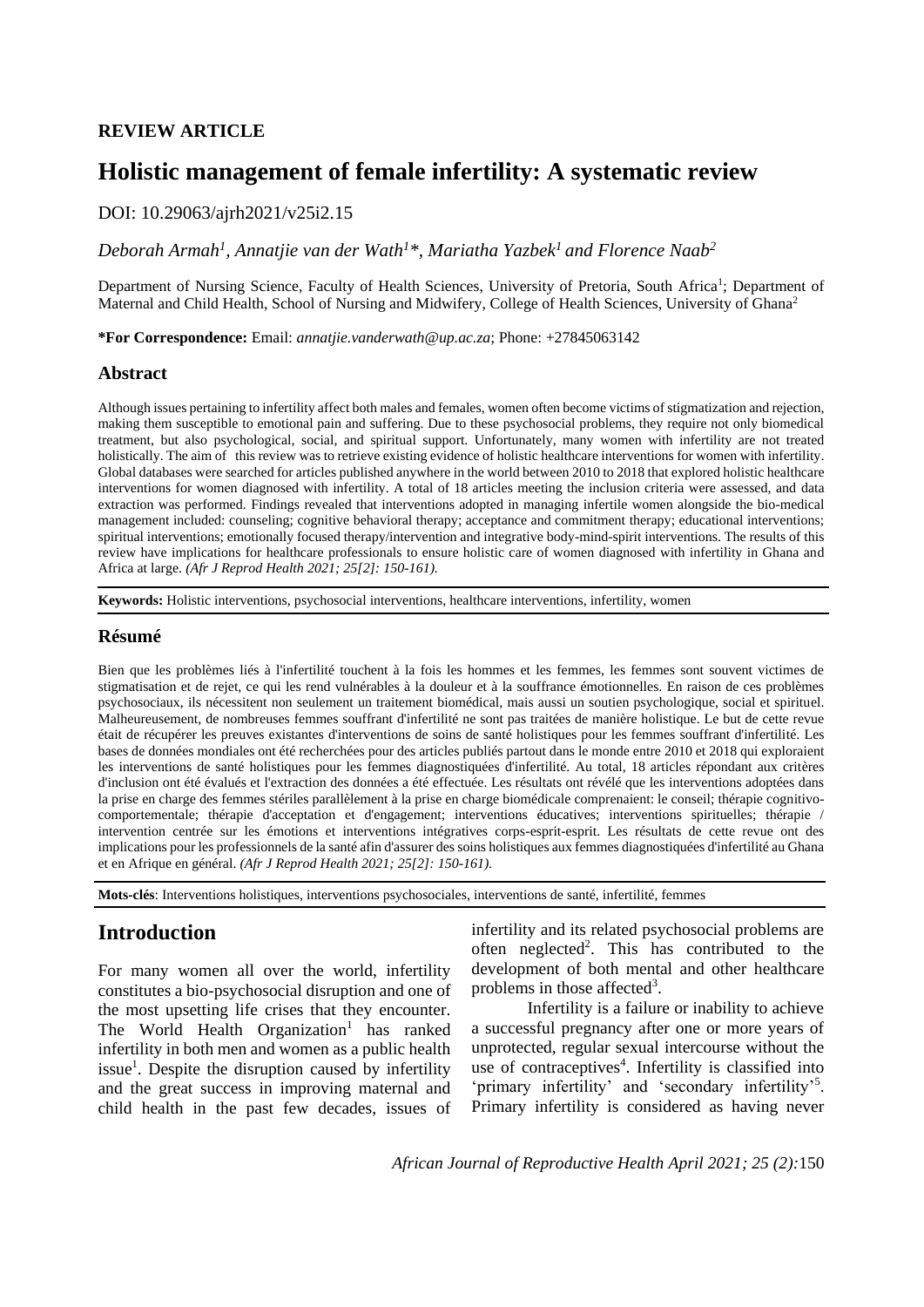conceived after a year or more of unprotected regular sex without the use of contraceptives. Secondary infertility is referred to as having conceived before, regardless of the final outcome, but now having difficulty conceiving again<sup>5</sup>. This article reviews global publications on holistic healthcare for women with infertility. The findings of the review informed a bigger study aimed at developing guidelines for holistic healthcare of women in Ghana with primary or secondary infertility.

Based on a humanistic and holistic philosophy, holistic healthcare addresses the physical, psychological, social, and spiritual needs of the person. In addition, holistic healthcare emphasizes the partnership between the healthcare practitioner and the patient and the negotiation of healthcare needs that lead to recovery<sup>6</sup>. The first author, a professional nurse at a health care facility in Ghana, observed that the psychosocial and spiritual needs of women diagnosed with infertility were neglected, therefore this review focus on holistic healthcare interventions other than biomedical interventions for infertility.

Global infertility prevalence is approximately 13% among women<sup>7</sup>. The prevalence of infertility in Africa shows variation because some studies were not well-designed, however data from 27 African countries reported prevalence rates of between 11 and 20%<sup>8</sup>. Patriarchy and pro-natalism, major features in most African cultures, contribute to women's experiences of being stigmatised related to their infertility. Women are often blamed for infertility and suffer the psychological and social burden<sup>8</sup>. Due to the importance attached to parenthood, infertility is a major cause of depression, frustration, anxiety, social isolation, suicidal ideations, threats from partners and partners' family, stigmatization, rejection, abandonment, divorce and marital instability to the point of physical violence<sup>9-14</sup>. Stigmatization and rejection from the community may take the form of gossiping, pressure from society, and mockery to the extent of calling women without children in their old age witches. In some African societies women may be excluded or forbidden from engaging in social activities; or blamed when issues of childlessness arise $9-14$ . The emotional impact is more significant when treatment does not result in a clinical pregnancy or a live birth $15,16$ .

Despite all the psychosocial consequences associated with infertility and the need to address them, holistic care is not readily available to women diagnosed with infertility<sup>17-19</sup>. Women are mostly managed bio-medically, especially in some African countries, where the psychosocial management of couples with infertility are almost non-existent $17-19$ . Without psychological support fertility treatment may exacerbate the burden these women already suffer, as it poses additional physical, social and financial challenges<sup>20</sup>. Health care providers need to assess the general and psychological health of women with infertility and provide holistic care that incorporates physical, spiritual, psychological, and social dimensions<sup>21</sup>. There is a need for a critical review of the literature to explore existing evidence on holistic healthcare interventions that may be used in the management of women with infertility in Ghana.

# **Methods**

The purpose of this systematic review was to review existing evidence of various holistic healthcare interventions for women with infertility. The first author and a librarian searched for relevant studies published globally in English between the year 2010 to 2018 using the electronic databases EBSCOhost, Cochrane, Medical Literature Analysis and Retrieval System Online (MEDLINE), Pro Quest, Cumulative Index to Nursing and Allied Health Literature (CINAHL), PubMed and Scopus. The review was limited to 2010-2018 because the researchers wanted articles that were within a recent time frame. The following keywords were used in the search: ['holistic' OR 'psychosocial'] AND ['healthcare' OR 'intervention\*' OR 'treatment\*'] AND 'infertil\*' AND 'women'. The search yielded 1000 articles. Figure 1 provides a summary of the search and the inclusion and exclusion process.

After the first screening of the records, based on the inclusion criteria, 44 articles were retrieved that seemed to be related to the study. Subsequently, the first two authors critically examined the abstracts of the remaining studies to ascertain if they met the inclusion criteria.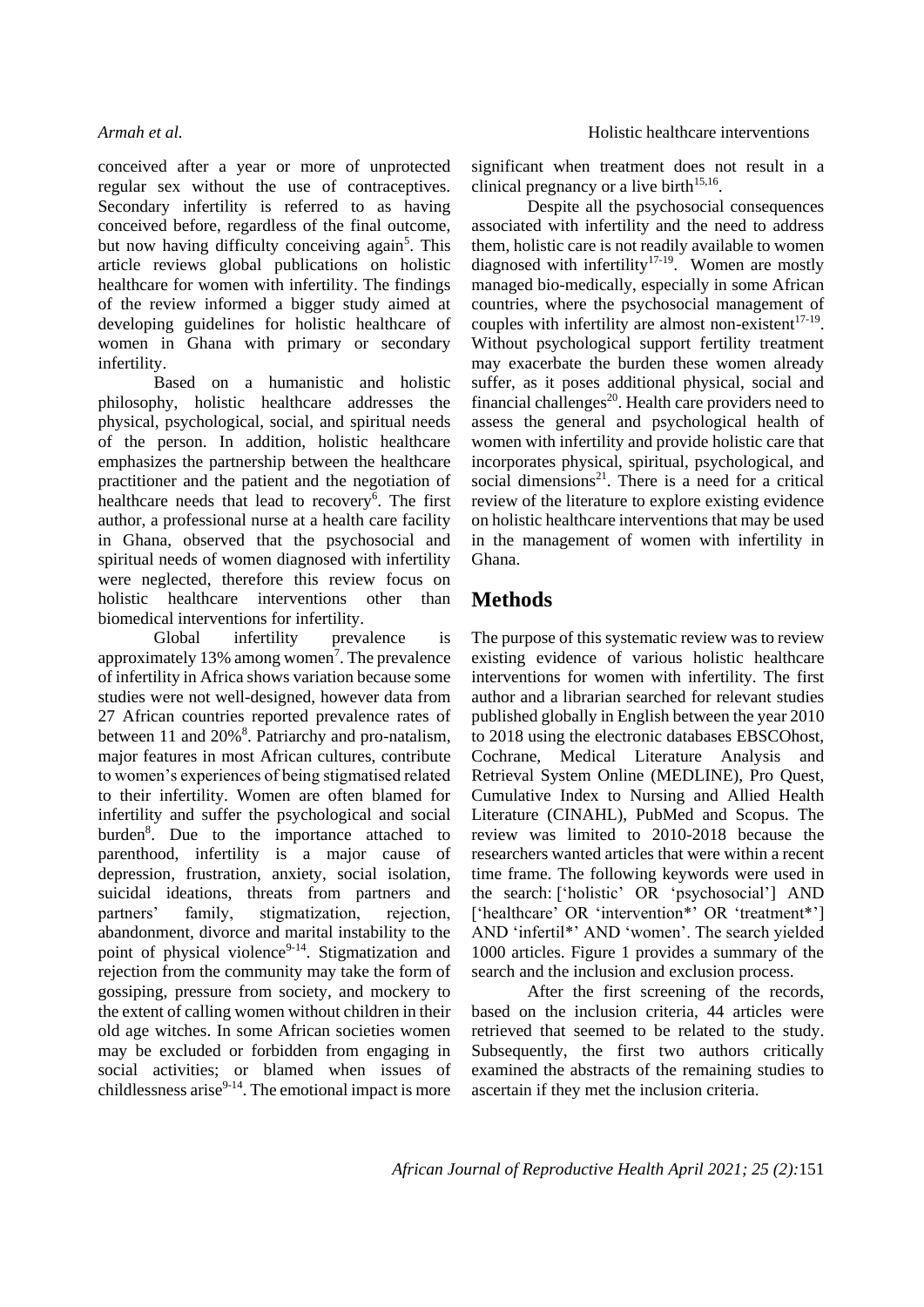

*\*Adapted from the 2009 PRISMA Flow diagram*

**Figure 1:** PRISMA flow diagram describing the article inclusion process of the systematic literature review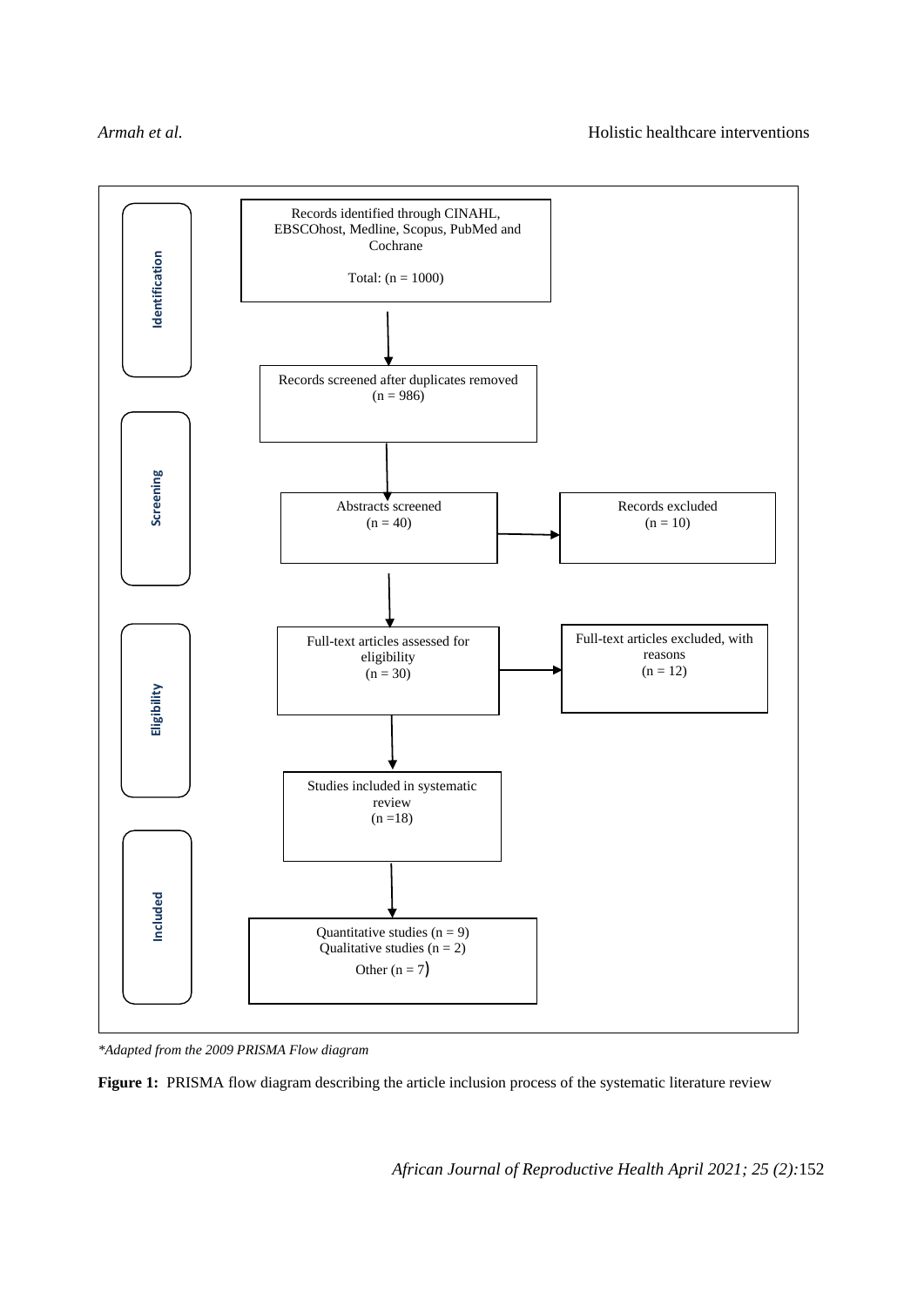|  |  | <b>Table 1:</b> Quality appraisal of articles included for review |
|--|--|-------------------------------------------------------------------|
|--|--|-------------------------------------------------------------------|

| Author(s)<br>Year<br>Country                     | <b>Purpose</b>                                                                                                                                          | Design and method                                                        | <b>Quality appraisal</b><br>Quality appraisal criteria<br>(scale: $3 = high$ , $2 = moderate$ , $l = low$ )                                                                                                                                         |
|--------------------------------------------------|---------------------------------------------------------------------------------------------------------------------------------------------------------|--------------------------------------------------------------------------|-----------------------------------------------------------------------------------------------------------------------------------------------------------------------------------------------------------------------------------------------------|
| Kamel<br>(2010)<br>Saudi Arabia                  | To provide healthcare professionals<br>evidence-based<br>with<br>an<br>management protocol for infertile<br>couples.                                    | Comprehensive review of<br>literature                                    | (3) Purpose of the study<br>(3) Research design<br>(1) Theoretical framework<br>(3) Study conclusion<br>(1) Limitation of the study<br>(2) Study implications                                                                                       |
| Van den Broeck<br>et al<br>(2010)<br>Germany     | To describe common interventions<br>used in infertility counselling for<br>individuals, couples and in group<br>settings.                               | study<br>Intervention<br>and<br>description of theoretical<br>background | Total score: $13 = \text{moderate}$<br>(3 Purpose of the study<br>(1) Research design<br>(3) Explicit theoretical framework<br>(3) Study conclusion<br>(1) Limitation of the study<br>(3) Study implications<br>Total score: $14 = \text{moderate}$ |
| Yazdani et al<br>(2017)<br>Iran                  | To describe supportive counselling<br>interventions to decrease infertile<br>women's perceived stress.                                                  | Systematic review                                                        | (3) Purpose of the study<br>(1) Research design<br>(1) Theoretical framework<br>(3) Study conclusion<br>(1) Limitation of the study<br>(2) Study implications<br>Total score: $11 = \text{moderate}$                                                |
| Jafarzadeh-<br>Kenarsari et al<br>(2015)<br>Iran | explore<br>infertile<br>couples'<br>To<br>counselling needs.                                                                                            | Qualitative design                                                       | (3) Purpose of the study<br>(3) Research design<br>(1) Theoretical framework<br>(3) Study conclusion<br>(1) Limitation of the study<br>(1) Study implications<br>Total score: $12 = \text{moderate}$                                                |
| Verkuijlen et al<br>(2014)<br>Netherlands        | To assess the efficacy and safety of<br>and<br>educational<br>psychological<br>interventions for sub fertile patients.                                  | Review of published and<br>unpublished randomised<br>controlled trials   | (3) Purpose of the study<br>(2) Research design<br>(1) Theoretical framework<br>(3) Study conclusion<br>(3) Limitation of the study<br>(3) Study implications<br>Total score: $15 = high$                                                           |
| Luk & Lok<br>(2016)<br>China                     | To<br>explore<br>the<br>types<br>of<br>psychosocial approaches used in<br>existing interventions for infertile<br>individuals or couples.               | Systematic review                                                        | (3) Purpose of the study<br>(3) Research design<br>(1) Theoretical framework<br>(3) Study conclusion<br>(3) Limitation of the study<br>(2) Study implications<br>Total score: $15 = high$                                                           |
| Faramarzi et al<br>Iran $(2013)$                 | To evaluate the effectiveness of<br>cognitive behavioural therapy along<br>with fluoxetine for improvement of<br>infertility stress in infertile women. | Quantitative<br>randomized<br>clinical control trial                     | (3) Purpose of the study<br>(3) Research design<br>(1) Theoretical framework<br>(3) Study conclusion<br>(3) Limitation of the study<br>(2) Study implications<br>Total score: $15 = high$                                                           |
| Batool et al<br>(2013)<br>UK & Pakistan          | To assess the impact of emotional<br>intelligence, social support, and<br>contextual factors on the general<br>health of women with infertility.        | Quantitative design                                                      | (3) Purpose of the study<br>(3) Research design<br>(1) Theoretical framework<br>(3) Study conclusion<br>(3) Limitation of the study<br>(2) Study implications                                                                                       |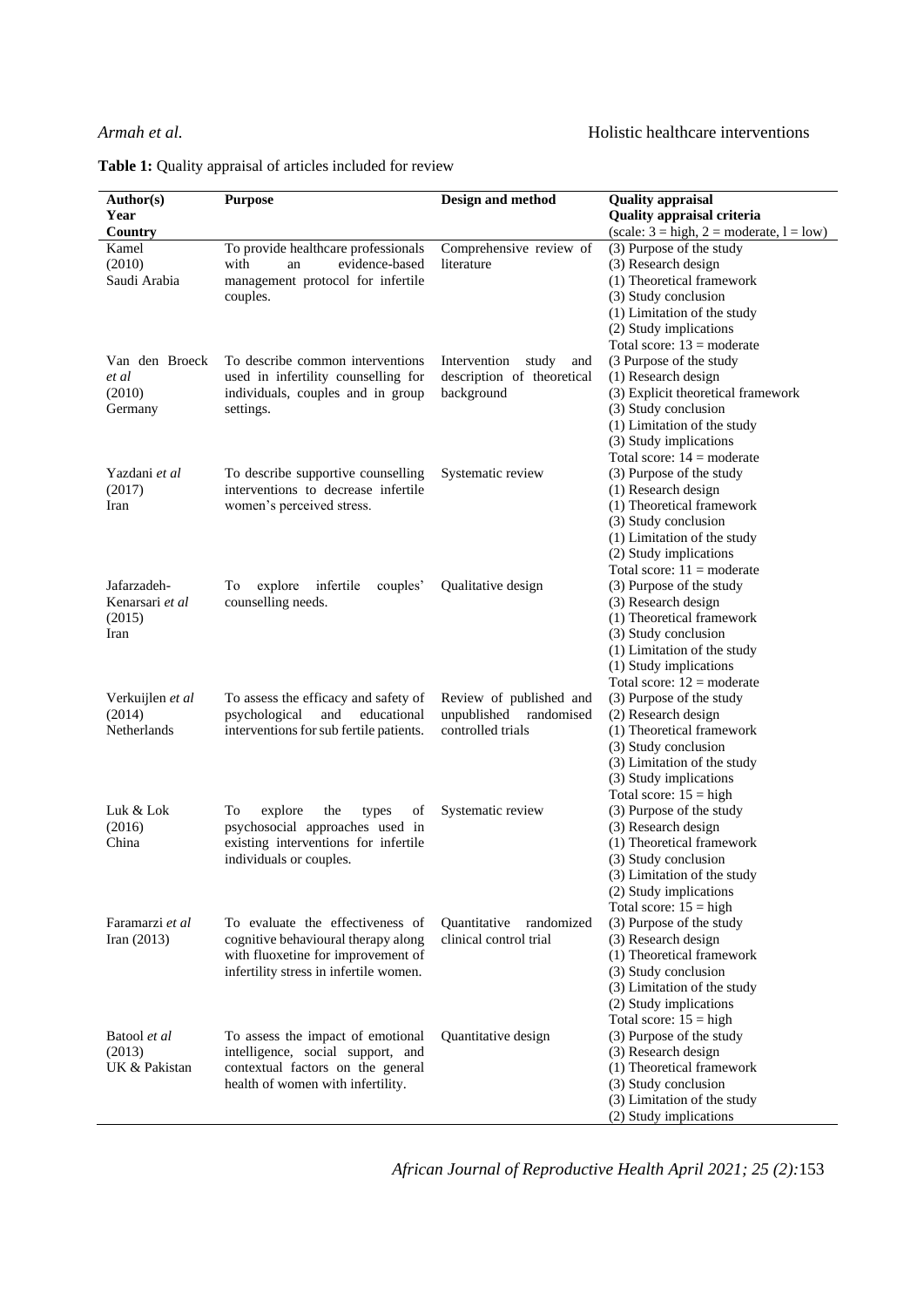|                   |                                                                                                                                    |                     |       | Total score: $15 = \text{moderate}$ |
|-------------------|------------------------------------------------------------------------------------------------------------------------------------|---------------------|-------|-------------------------------------|
| Frederiksen et al | evaluate<br>efficacy<br>To<br>the<br>of                                                                                            | Systematic review   |       | (3) Purpose of the study            |
| (2015)            | psychosocial<br>interventions<br>for                                                                                               |                     |       | (3) Research design                 |
| Denmark           | improving pregnancy rate<br>and                                                                                                    |                     |       | (1) Theoretical framework           |
|                   | reducing distress in treatment.                                                                                                    |                     |       | (3) Conclusion stated               |
|                   |                                                                                                                                    |                     |       | (3) Limitation of the study         |
|                   |                                                                                                                                    |                     |       | (3) Study implications              |
|                   |                                                                                                                                    |                     |       | Total score: $16 = high$            |
| Gardi             | To<br>determine<br>the<br>effect<br>of                                                                                             | Quantitative design |       | (3) Purpose of the study            |
| (2014)            | psychological intervention on the                                                                                                  |                     |       | (3) Research design                 |
| Iraq              | rate of marital satisfaction of                                                                                                    |                     |       | (1) Theoretical framework           |
|                   | infertile couples.                                                                                                                 |                     |       | (3) Study conclusion                |
|                   |                                                                                                                                    |                     |       | (3) Limitation of the study         |
|                   |                                                                                                                                    |                     |       | (2) Study implications              |
|                   |                                                                                                                                    |                     |       | Total score: $15 = high$            |
| Psaros et al      | To evaluate the feasibility of a 10-                                                                                               | Quantitative design |       | (3) Purpose of the study            |
| (2014)            | week mind-body intervention for                                                                                                    |                     |       | (3) Research design                 |
| <b>USA</b>        | women<br>coping<br>with<br>fertility                                                                                               |                     |       | (1) Theoretical framework           |
|                   | challenges.                                                                                                                        |                     |       | (3) Study conclusion                |
|                   |                                                                                                                                    |                     |       | (3) Limitation of the study         |
|                   |                                                                                                                                    |                     |       | (2) Study implications              |
|                   |                                                                                                                                    |                     |       | Total score: $15 = high$            |
| Ying et al        | effects<br>Tо<br>examine<br>the<br>οf                                                                                              | Systematic review   |       | (3) Purpose of the study            |
| (2016)            | psychosocial interventions on the                                                                                                  |                     |       | (3) Research design                 |
| China             |                                                                                                                                    |                     |       |                                     |
|                   | mental health pregnancy rate and                                                                                                   |                     |       | (1) Theoretical framework           |
|                   | marital function of infertile couples                                                                                              |                     |       | (3) Study conclusion                |
|                   | undergoing in vitro.                                                                                                               |                     |       | (3) Limitation of study             |
|                   |                                                                                                                                    |                     |       | (3) Study implications              |
|                   |                                                                                                                                    |                     |       | Total score: $14 = \text{moderate}$ |
| Collins et al     | To examine the utilization of prayer                                                                                               | Quantitative design |       | (3) Purpose of the study            |
| (2018)            | and clergy counselling for women                                                                                                   |                     |       | (3) Research design                 |
| USA               | with infertility desiring pregnancy.                                                                                               |                     |       | (1) Theoretical framework           |
|                   |                                                                                                                                    |                     |       | (3) Study conclusion                |
|                   |                                                                                                                                    |                     |       | (3) Limitation of the study         |
|                   |                                                                                                                                    |                     |       | (2) Study implications              |
|                   |                                                                                                                                    |                     |       | Total score: $15 = high$            |
| Slauson-Blevins   | To examine online information                                                                                                      | Quantitative design |       | (3) Purpose of the study            |
| et al             | seeking among infertile women.                                                                                                     |                     |       | (3) Research design                 |
| 2013              |                                                                                                                                    |                     |       | (3) Theoretical framework           |
| <b>USA</b>        |                                                                                                                                    |                     |       | (3) Study conclusion                |
|                   |                                                                                                                                    |                     |       | (3) Limitation of the study         |
|                   |                                                                                                                                    |                     |       | (3) Study implications              |
|                   |                                                                                                                                    |                     |       | Total score: $18 = high$            |
| Soltani et al     | investigate the effect<br>$% \left( \left( \mathcal{A},\mathcal{A}\right) \right) =\left( \mathcal{A},\mathcal{A}\right)$ of<br>To | Quantitative        | semi- | (3) Purpose of the study            |
| (2014)            | emotionally focused therapy on                                                                                                     | experimental study  |       | (3) Research design                 |
| Iran              | factors contributing to emotional                                                                                                  |                     |       | (1) No theoretical framework        |
|                   | distress<br>among<br>couples<br>with                                                                                               |                     |       | (3) Study conclusion                |
|                   | infertility.                                                                                                                       |                     |       | (3) Limitation of the study         |
|                   |                                                                                                                                    |                     |       | (2) Study implications              |
|                   |                                                                                                                                    |                     |       | Total score: $15 = high$            |
| Chan et al        | To examine the efficacy of a group                                                                                                 | Quantitative design |       | (3) Purpose of the study            |
| (2012)            | intervention, the Integrative Body-                                                                                                |                     |       | (3) Research design                 |
| China             | Mind-Spirit. intervention which                                                                                                    |                     |       | (1) Theoretical framework           |
|                   | aims at improving the psychosocial                                                                                                 |                     |       | (3) Study conclusion                |
|                   | and spiritual well-being of infertile                                                                                              |                     |       | (3) Limitation of the study         |
|                   | women.                                                                                                                             |                     |       | (2) Study implications              |
|                   |                                                                                                                                    |                     |       | Total score: $15 = high$            |
| Klitzman (2018)   | To explore how clinicians and                                                                                                      | Qualitative design  |       | (3) Purpose of the study            |
| <b>USA</b>        | patients perceive, experience, and                                                                                                 |                     |       | (3) Research design                 |
|                   | make decisions concerning several                                                                                                  |                     |       | (2) Theoretical framework           |
|                   |                                                                                                                                    |                     |       |                                     |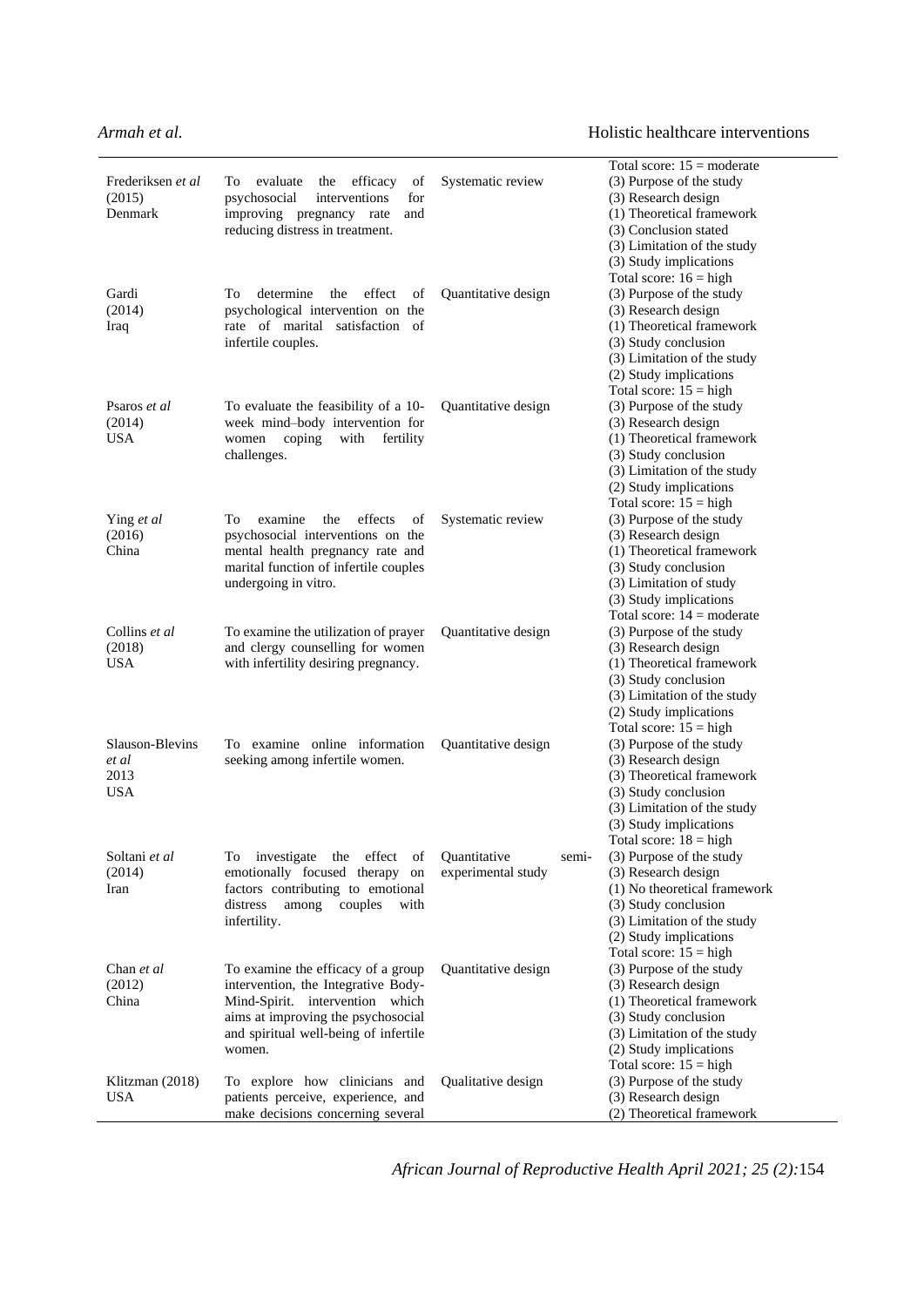|        | critical<br>infertility<br>of<br>aspects              |                     | (3) Study conclusion                |
|--------|-------------------------------------------------------|---------------------|-------------------------------------|
|        | treatments.                                           |                     | (3) Limitation of the study         |
|        |                                                       |                     | (3) Study implications              |
|        |                                                       |                     | Total score: $17 = high$            |
|        | Alijanpoor <i>et al</i> To determine the relationship | Quantitative design | (3) Purpose of the study            |
| (2016) | between spiritual well-being and                      |                     | (3) Research design                 |
| Iran   | life satisfaction in females with                     |                     | (1) Theoretical framework           |
|        | infertility.                                          |                     | (3) Study conclusion                |
|        |                                                       |                     | (2) Limitation of the study         |
|        |                                                       |                     | (2) Study implications              |
|        |                                                       |                     | Total score: $14 = \text{moderate}$ |

The authors resolved disagreements though a consensus discussion. Results were downloaded and stored in the reference database program EndNote X7. Of the 44 articles retrieved from the various electronic data bases, 14 were found to be duplicates, whereas ten articles were found to be irrelevant to the study area.

### *Inclusion and exclusion criteria*

Articles written in English, published between 2010 and 2018 in peer-reviewed journals that presented qualitative or quantitative findings, were included. In addition, the studies had to focus on women diagnosed with infertility and the interventions adopted in addition to the biomedical approach, to ensure holistic care. Dissertations, editorials and book chapters were excluded as the authors wanted to include interventions based on peer reviewed empirical research and theoretical reports. Research on psychosocial interventions published in other languages was also excluded. The results of the systematic review yielded different interventions that have been adapted and practiced in different settings. A total of 18 full text studies were retrieved for detailed evaluation.

## *Quality assessment and appraisal*

The final 18 selected publications consisted of reviews, empirical reports, and one intervention study. All publications were tabulated according to author(s), years, countries, purpose, design and method and quality appraisal. Due to the diverse representation of sources, six criteria evaluating methodological quality were modified and used to evaluate the selected publications<sup>22-24</sup>. The publications were evaluated in six quality domains on a three-point scale as 'high' = 3, 'moderate' =  $2$ or 'low'  $= 1$ . The process of quality assessment and appraisal is illustrated in Table 1. All studies scored between 18 and 11 (high to moderate) and were included in the review. Studies without a theoretical framework were not excluded from the review, as it was not applicable for all studies.

## *Data analysis*

The selected manuscripts were read by the first two authors and sections marked indicating holistic healthcare interventions in the treatment of infertility. The sections were categorized according to the different interventions (themes) and summarized. Each section explains the treatment option; the way it is applied in practice as well as the outcomes.

## **Results**

The results are discussed in terms of the different psychosocial and spiritual interventions used in the treatment of women with infertility, and the perceived effects of these interventions on couples and women. The number of studies associated with each intervention is indicated in brackets. The interventions include counseling (5), cognitive behavioral therapy (4), acceptance commitment therapy (2), mind body intervention (2), educational interventions (3), spiritual interventions (3), emotionally focused therapy (2) and integrative body-mind-spirit interventions (1).

## *Counseling*

Findings of most studies on the impact of counseling on the wellbeing of those diagnosed with infertility or burdened with the stressors of infertility, revealed that counseling gives relief from undesirable psychosocial consequences; and offers the chance to explore, discover and clarify ways of living more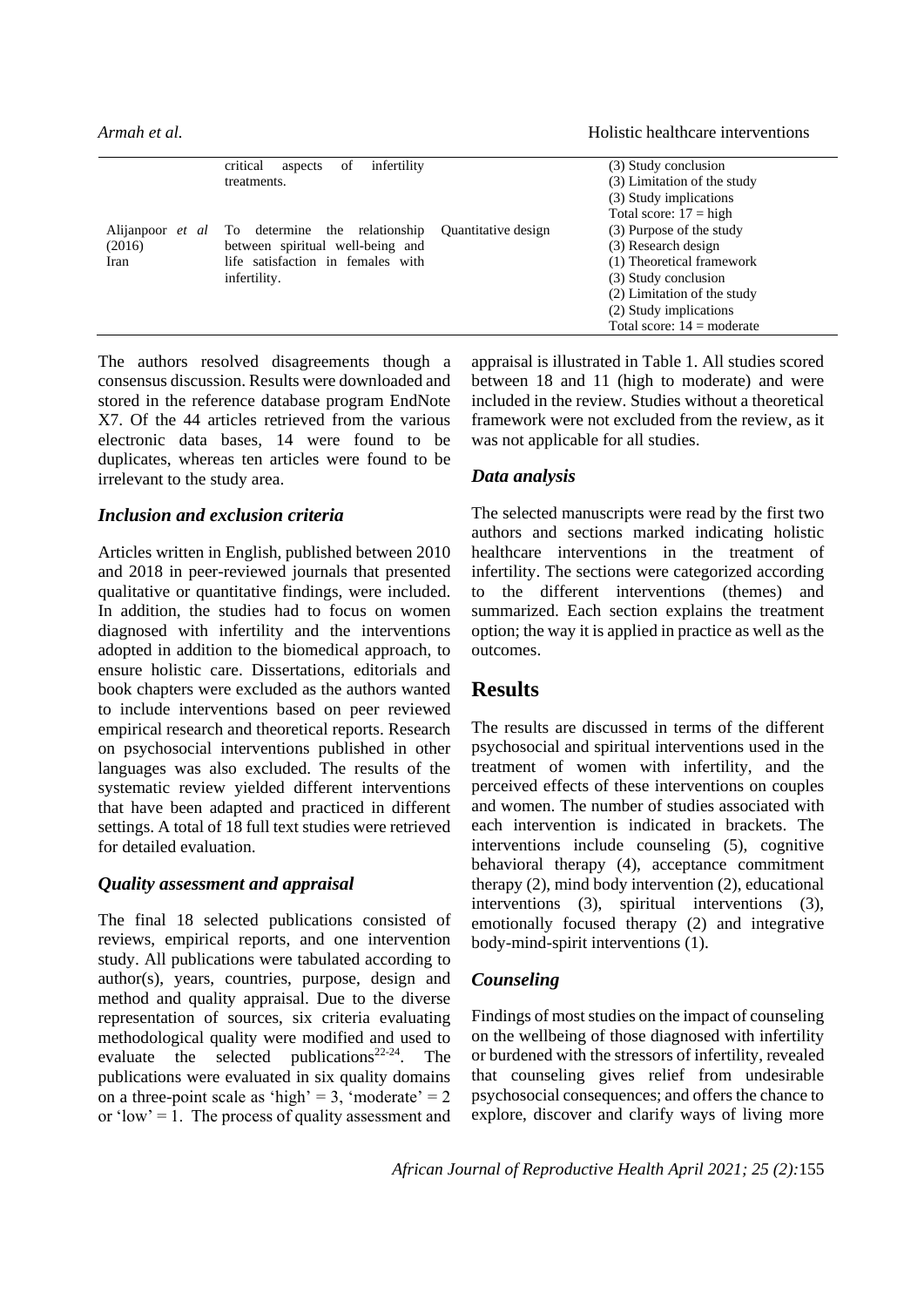satisfyingly and resourcefully<sup>25,29</sup>. The content of counseling depends on the needs of the couple, but usually involves treatment implication counselling, emotional support counselling, and therapeutic counseling<sup>26</sup>. This particular publication<sup>26</sup> included couples with either male of female infertility. Poorer health in women with infertility was associated with lower scores on emotional intelligence, perceived support, emotional satisfaction, satisfaction with medical information and satisfaction with emotional support<sup>27</sup>. Thus, counselling should focus on enhancing aspects of emotional intelligence and support.

A qualitative study conducted in Iran<sup>28</sup> revealed that couples needed psychological counseling which should focus on emotional distress management, sexual counseling, marital counseling, and family counseling. A limitation to be mentioned is that this study<sup>28</sup> did not specify whether the couples were affected by male of female infertility. The couples expressed a need for guidance and information throughout the treatment process and emphasized the importance of treatment counseling, financial counseling, and legal counseling.

Van den Broeck *et al*<sup>29</sup> emphasized that counseling before, during and after infertility treatment should be accessible. Depending on the availability of resources, individual, couple or group-based counselling may be offered. During individual counseling concerns related to the experience and treatment of infertility can be expressed and clarified. These include issues pertaining to self-esteem, body-image, social responses and emotional experiences. Couple counseling offers couples the opportunity to explore relationship patterns and communication, strengthen mutual support, and understand each other's experiences of infertility. Group work enhances emotional expression, interpersonal learning, and development of coping skills $^{29}$ .

# *Cognitive behavioral therapy*

Cognitive behavioral therapy is the most common psychosocial intervention. It helps to reduce psychological distress and infertility-induced stress, improves pregnancy rates and decreases fertility stress (due to social, sexual, and marital concerns), improves focus, while not necessarily always focus on the need for a child. It also improved sexual activities and satisfaction as well as marital relationship skills<sup>30-33</sup>.

An Iranian study found that cognitive behavioral therapy was not only a reliable alternative to pharmacotherapy, but also superior to fluoxetine in resolving and reducing infertility stress in women<sup>33</sup>. Cognitive-behavioral therapy, as applied in this study, included recognition of negative thinking to help the couples with infertility change their cognitive structure. For example, the woman may believe that she will never be able to have a child. During therapy, this negative pattern was changed to focus on what the woman is doing to have a child of her own. Examples of behavioral techniques included physical activity, muscle relaxation exercises, imagination exercises, expressing feelings, a balanced diet, and constructive use of free time<sup>33</sup>.

## *Acceptance commitment therapy*

Acceptance commitment therapy aims at helping patients accept what is out of their control and commit to actions that can improve and enrich their lives. Two studies $31,34$  examined the effectiveness of treating infertility stress using acceptance and commitment therapy. The findings revealed that acceptance commitment therapy is a promising new behavior therapy that targets avoidance through mindfulness, acceptance strategies, and valuedirected action. In addition, acceptance commitment therapy shows promise in treating infertility stress in patients experiencing infertility stressors, while it also has the potential to produce lasting change $31,34$ .

# *Mind body intervention*

Mind body intervention is a form of psychotherapy based on the communication between the mind and body, while it also focuses on powerful ways in which the emotional, mental, social, and spiritual factors directly affect health. According to Psaros *et al*<sup>35</sup> and Ying *et al*. <sup>36</sup>, mind body intervention results in a significant increase in perceived social support and a decrease in depressive symptoms and perceived stress, as well as being effective in relieving psychosocial stressors $35,36$ . The mind body intervention also reduces distress, whereas it improves pregnancy outcomes<sup>30</sup>.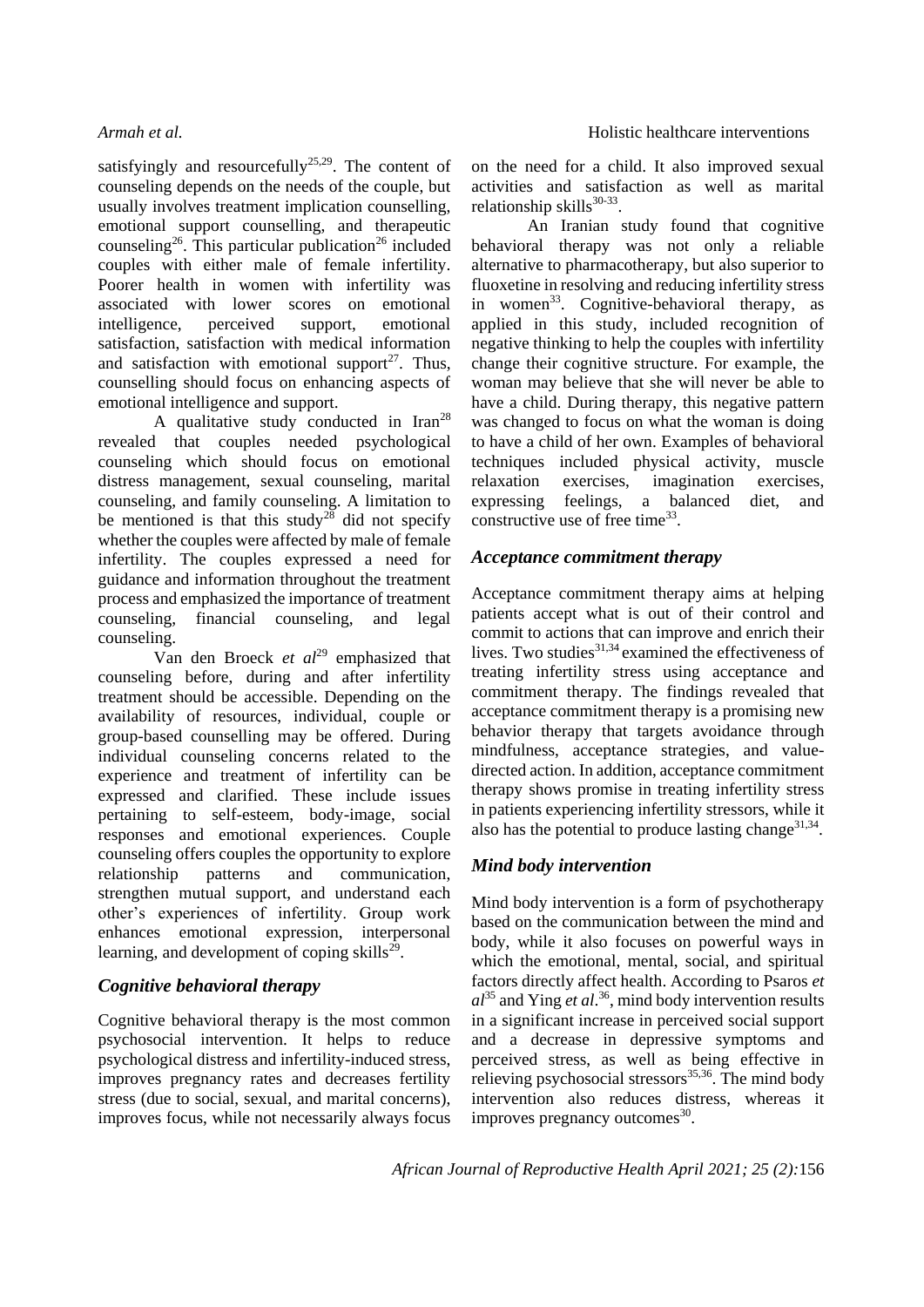## *Educational interventions*

Educational interventions, also referred to as psychoeducation, focus on the provision of information about the medical treatment and the reciprocal influence between the person's physical and psychological status $37$ . In general, educational interventions improve psychosocial distress by helping women acquire more knowledge and skills in dealing with infertility and its related issues (selfmanagement and self-efficacy. They may also experience a reduced psychological burden during fertility treatment $37$ .

Two systematic reviews<sup>36,37</sup>, however concluded that more studies are needed to explore the evidence of both educational and psychological interventions on distress, pregnancy outcomes and marital function in women with infertility. The outcomes of these interventions are uncertain due to inconsistent and unreliable findings in existing studies<sup>36</sup>. Nevertheless, individuals who received medical information were more satisfied in terms of both their medical and emotional needs $36-38$ . Poorer health in women with infertility was associated with, not only poor social support, but also dissatisfaction with the amount of medical information received during treatment<sup>33</sup>.

One might assume that the need for educational interventions might decline as people search for medical information online. However, an American study<sup>38</sup> found that only 9% of women with infertility searched for information online only. Many more searched online and talked to a doctor in-person, which is an indication that online treatment should be considered as a supplement to receiving personal attention and information from a health practitioner.

## *Spiritual interventions*

Religion and spiritual beliefs can play a significant role in helping women cope with infertility. Findings of an Iranian study<sup>39</sup> found that a positive relationship exists between spiritual well-being and its dimensions (existential and religious), and life satisfaction in females with infertility. It is therefore recommended that spiritual and religious consultations be considered for women with infertility as a therapeutic process<sup>39</sup>.

Among a nationally representative sample of 1062 infertile American women, 74.8% used prayer, while 18.6% consulted with a minister or spiritual leader<sup>40</sup>. Healthcare providers should acknowledge the spiritual needs of women with infertility, but also be aware that spiritual beliefs may limit infertility treatment options and outcomes $41$ , therefore the right actions should be taken to solve such issues $39$ .

## *Emotionally focused therapy*

Emotionally focused therapy is a type of psychotherapy that focuses on relationship and attachment. The approach encourages individuals to talk about their emotions and emphasize the restructuring of emotions to secure the attachment bond in the couple struggling with infertility. In an Iranian study, this form of intervention created a more secure relationship and trust and reduced the rate of depression, anxiety and stress among infertile couples<sup>42</sup>. Emotionally focused therapy improves psychological outcomes, marital relationships and pregnancy rates among individuals diagnosed with infertility<sup>43</sup>.

## *Integrative body-mind-spirit*

Integrative body-mind-spirit (I-BMS) is another form of therapy that focuses on the mind, body, and spirit to support individuals who are psychologically stressed. The I-BMS intervention includes relaxation skills training such as meditation, guided imagery, and mindfulness training, while it also fosters resilience and spiritual transformation to promote spiritual well-being. I-BMS helps individuals suffering from infertility to experience higher levels of psychosocial and spiritual wellbeing; individuals who underwent this intervention reported significantly lower anxiety, experienced less disorientation and greater marital satisfaction<sup>44</sup>. Finally, the I-BMS intervention presented an opportunity for participants to prioritize their life goals, understand the importance of meaningful interpersonal relationship, reevaluate their life goals, focus on personal fulfilment and think about a healthy daily routine, aspects vital to women's well-being<sup>44</sup>.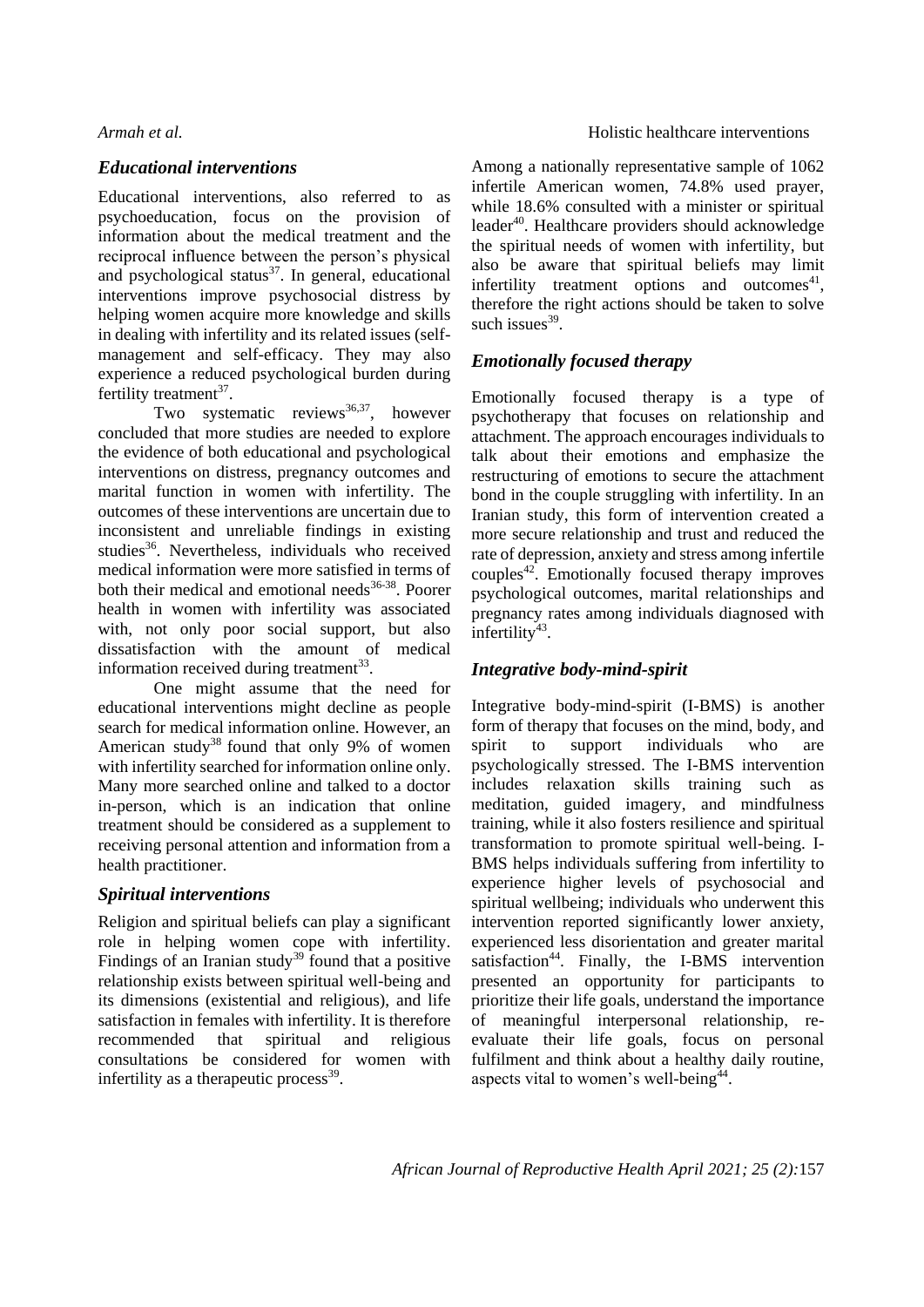# **Discussion**

The purpose of this systematic review was to explore the current evidence of holistic healthcare interventions for managing women with infertility. The results provided a number of psychosocial interventions that may potentially be integrated in the management protocols of women diagnosed with infertility. The literature $30,31$  reveal that rendering of these interventions in addition to the medical management, have positive effects on the wellbeing of women and couples suffering from infertility and its related stressors. The psychosocial interventions reduce stress, improve selfperception, have positive effects on the couple's relationship, and improve pregnancy outcomes $\frac{30}{30}$ .

Couples suffering from infertility expressed the need for psychological counseling to support them with the emotional pain of infertility as well as guide them through the long and expensive treatment program that may not always be successfull<sup>28</sup>. Counseling is in essence a way of helping another person to discover new ways of thinking and behaving through the use of specialized communication skills $45$ . As evident from the results, infertility counseling is a specialized field and includes a wide range of methods and therapeutic techniques<sup>29</sup>. Couples should be informed about the different options and therapeutic indications in order to make an informed  $decision<sup>28</sup>$ . In resource poor settings counseling models are available that can be used by nonspecialists, for example, *Fertility Life Counselling*   $Aid^{20}$ . This intervention is based on cognitive behaviour strategies and narrative approaches and comes with a manual and workbook that requires minimal training to implement<sup>20</sup>.

Different studies $30-33$  with similar findings revealed the positive effects of cognitive behavioral therapy in individuals diagnosed with infertility. This technique offers support to infertile individuals or couples undergoing treatment while it also helps in reducing infertility-induced stress, anxiety, depression and enhances marital, sexual, and life satisfaction<sup>30-33</sup>. A recent study<sup>46</sup> in Turkey examined the effects of cognitive behavioral group therapy in women with infertility, presented from a multi-disciplinary perspective. The sessions included psychoeducation, behavioral techniques, challenging of negative cognitions and coping strategies. The technique proved to be effective in addressing depressive and anxious thoughts and indicated the importance of multidisciplinary collaboration between reproductive health and mental health professionals in the treatment of infertility<sup>46</sup>. Acceptance commitment therapy, which includes intellectual acceptance, problemsolving, mind awareness and pursuit of value-driven behaviors, improved psychological optimism and wellbeing among women with infertility<sup>47</sup>. It can be concluded that cognitive behavioral techniques have potential to significantly decrease fertility stress, but more studies are needed, specifically to investigate the effectiveness in couples $33$ .

Educational interventions improved selfmanagement, self-efficacy and psychosocial distress<sup>36-38</sup>. Additionally, a study in Ghana indicated that when people lack understanding about infertility it increases their level of stress and anxiety $48$ . Few studies focused specifically on educational, or psychoeducational interventions as provision of health information is usually conveyed as routine care<sup>36</sup>.

Healthcare professionals are challenged to go beyond the existing health triangle of physical, mental and social dimensions, and explore the spiritual well-being of individuals<sup>49</sup>. Spiritual interventions have an influence on both the person's mental and physical wellbeing. Spirituality is a vital aspect of providing holistic and patient-centered care. Spiritual interventions have positive consequences like creating a healing presence and nurturing environment and promoting selfawareness<sup>50</sup>. Regardless of whether one follows a religious practice or not, spirituality improves selfesteem and aids in healing during the grieving process and recovering from tragedies<sup>49</sup>. One  $study<sup>40</sup>$  included in this review explored the utilization of religious support during infertility, while the others focused more on spiritual interventions in general. The integration of spiritual interventions in the treatment of women with infertility needs to be explored in more depth, specifically with regards to the impact of such interventions.

Integrative body-mind-spirit is a form of therapy that provides a holistic approach as it integrates physical, psychological, and spiritual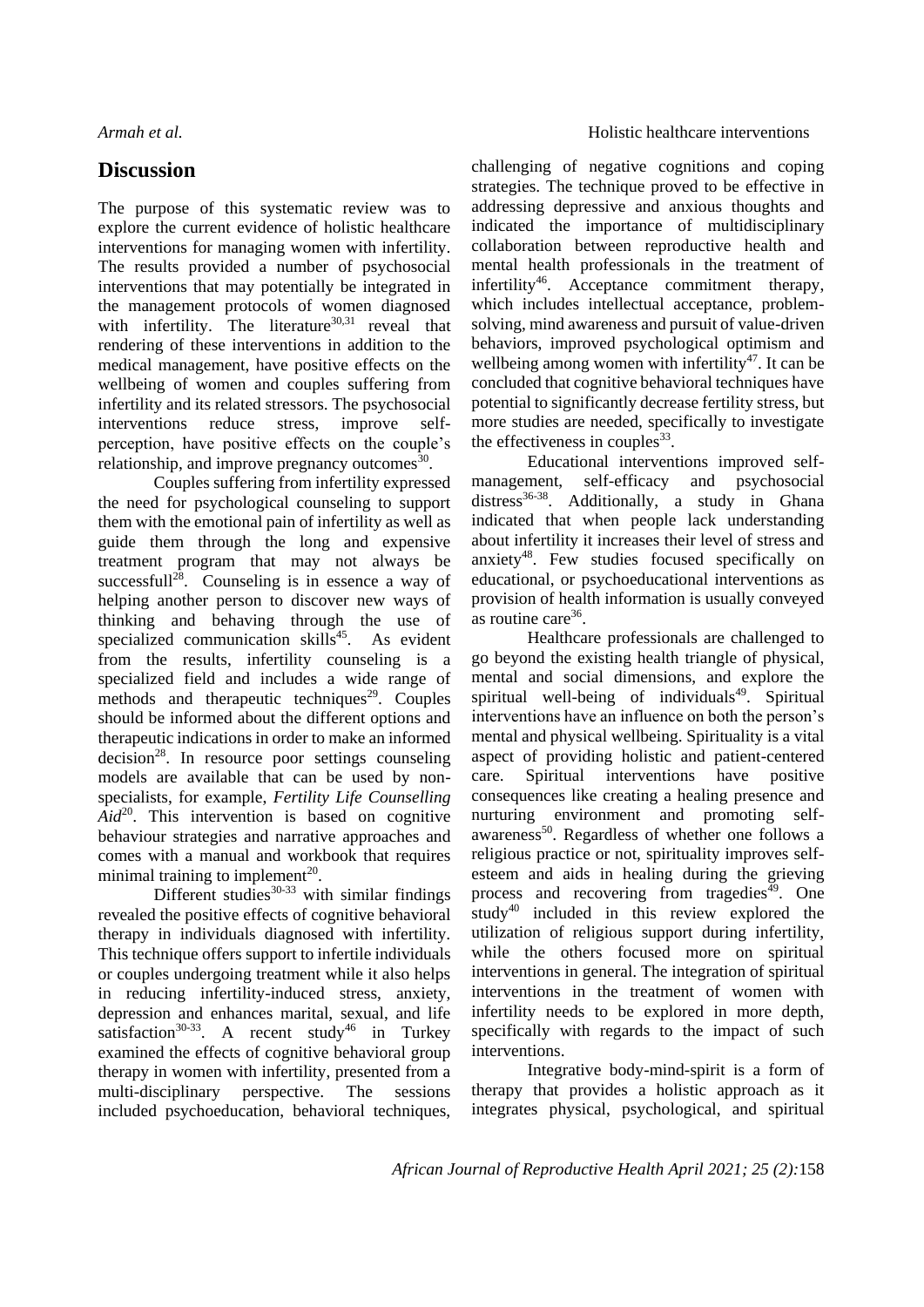aspects. Although the intervention was only assessed in one study in Hong Kong in women undergoing their first **i**n vitro fertilization, the intervention improved psychosocial and spiritual well-being and relationship satisfaction<sup>44</sup>. This approach shows potential, but needs application in more settings, while the researchers also recommended that future studies should include both men and women<sup>44</sup>.

Infertility affects the bio-psychosocial and spiritual dimensions of a person. A fertility program that neglects any of these dimensions, not only deprives women of the opportunity to heal, but may even contribute to the burden they already suffer. Healthcare providers, managers and policymakers have a responsibility to advocate for and ensure that holistic treatment programs are available for women with infertility. Psychosocial and spiritual interventions should not be viewed as complementary treatment options, but as essential and integral components of infertility treatment.

The review did not yield publications on social interventions such as community education and campaigns to inform communities about different aspects of infertility. The authors identified this as a gap for future research.

# **Limitations**

Firstly, the review included articles as far back as 2010. The researchers wished to have retrieved literature to support the study within a five-year period but experienced difficulties since only a few researchers paid attention to the holistic healthcare interventions in managing women with infertility within the five years' time frame. Secondly, in as much as the researchers expected to find articles in relation to the phrase: holistic healthcare interventions, none was found. Articles on psychosocial interventions were rather found, but with the same meaning and interpretation. Thirdly, only studies published in English were reviewed as the researchers did not make provision for funding to translate studies on psychosocial interventions published in other languages.

# **Conclusion**

With regard to the systematic review of literature, psychosocial counselling, cognitive behavioral therapy, and educational interventions were the most commonly adapted interventions practiced in different countries as a way of providing holistic care to women suffering from infertility. Acceptance and commitment therapy, and integrative body-mind-spirit interventions were less often adapted. As most studies and reviews retrieved focused on psychosocial interventions during infertility treatment, this review is unique in its inclusion of spiritual interventions, thus focusing on holistic management of infertility. It is worth noting that none of the studies reviewed was conducted in Africa, hence it establishes that the management of women diagnosed with infertility in Africa needs further research to ensure holistic management. The strength of the review lies in the concise summary of psychosocial and spiritual treatment options it provides to healthcare practitioners to consider for inclusion in infertility treatment programs. The results were used to develop guidelines for holistic management of women diagnosed with infertility in Ghana.

# **Contribution of authors**

All the authors were responsible for the conceptualization of this review, the data was retrieved and analyzed by DA and AvdW, and critically revised and interpreted by AvdW, MY and FN. The final version of the manuscript was approved by all authors.

# **Acknowledgments**

We acknowledge the different perspectives shared by the various authors and publishers on the subject matter.

# **Funding**

No funding was received for the systematic review.

# **References**

- 1. World Health Organization. *International Classification of Health Interventions (ICHI)*. 2016. Available from: http://www.who.int/classifications/ichi/en/.
- 2. Akhondi MM, Binaafar S, Ardakani ZB, Kamali K, Kosari H and Ghorbani B. Aspects of psychosocial development in infertile versus fertile men. Journal of reproduction & infertility 2013; 14(2): 90.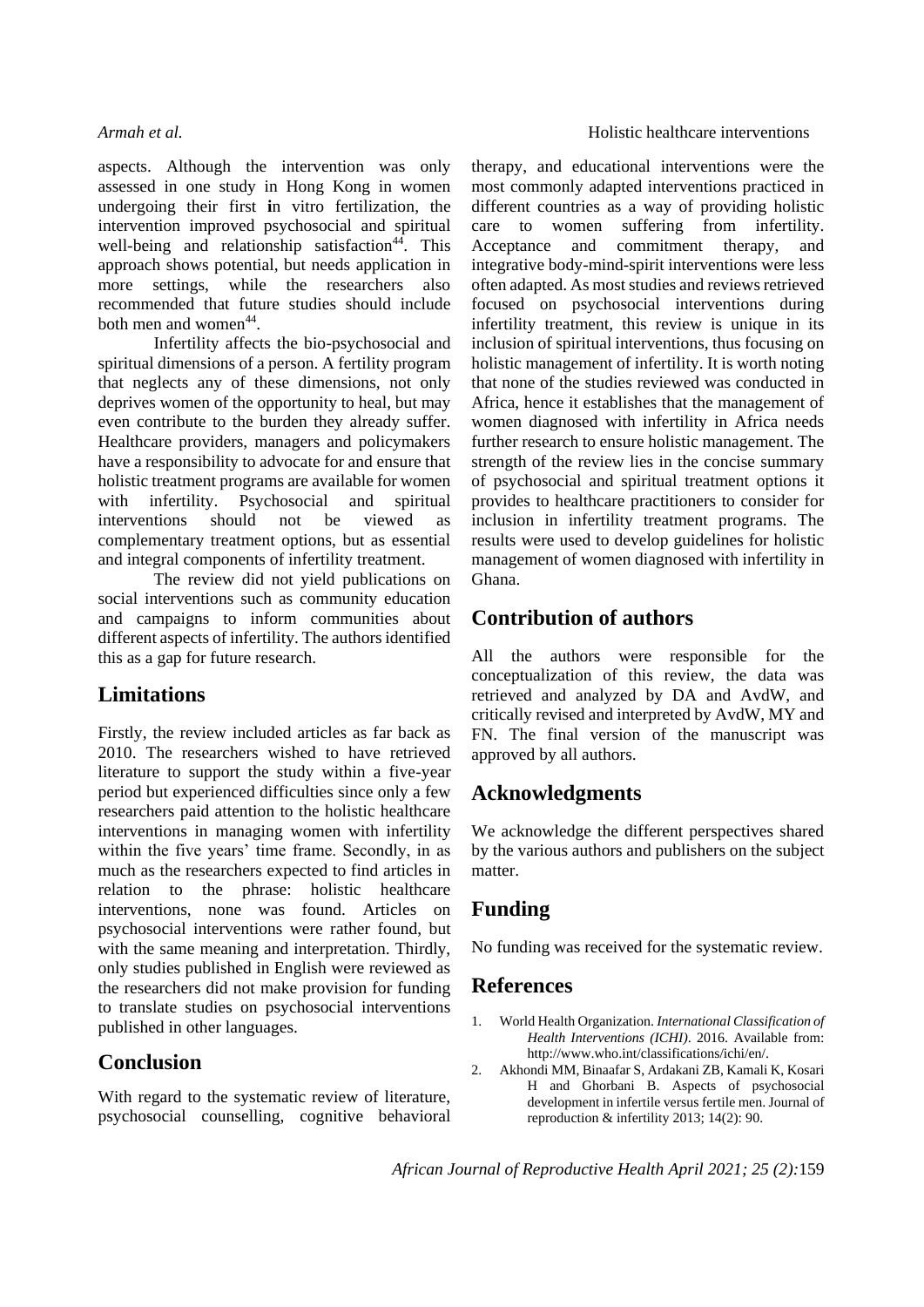- 3. Cui W. Mother or nothing: the agony of infertility. World Health Organization Bulletin 2010; 88(12): 881-2.
- 4. Chandra A, Copen CE and Stephen EH. *Infertility and Impaired Fecundity in the United States*, 1982-2010: data from the National Survey of Family Growth: US Department of Health and Human Services, Centers for Disease Control and Prevention, National Center for Health Statistics; 2013.
- 5. Mascarenhas MN, Flaxman SR, Boerma T, Vanderpoel S and Stevens GA. National, regional, and global trends in infertility prevalence since 1990: a systematic analysis of 277 health surveys. PLoS Medicine 2012; 9(12): 1001356.
- 6. Jasemi M, Valizadeh L, Zamanzadeh V and Keogh, B. A concept analysis of holistic care by hybrid model. Indian Journal of Palliative Care 2017; 23(1): 75-6.
- 7. Barbieri RL. Female infertility. In: Strauss JF, Barbieri RL and Gargiulo. *Yen and Jaffe's Reproductive Endocrinology.* Philadelphia: Elsevier, 2019, 556-81.
- 8. Okonofua FE. *Confronting the Challenge of Reproductive Health in Africa: A Textbook for Students and Development Practitioners*. Boca Raton: Brown Walker Press, 2014.
- 9. Anokye R, Acheampong E, Mprah WK, Ope JO and Barivure TN. Psychosocial effects of infertility among couples attending St. Michael's Hospital, Jachie-Pramso in the Ashanti Region of Ghana. BMC Research Notes 2017; 10(1): 1-5.
- 10. Minucci D. Psychological and ethical implications related to infertility. International Journal of Gynecology & Obstetrics 2013; 123(S2): S36-8.
- 11. Naab F, Brown R and Heidrich S. Psychosocial health of infertile Ghanaian women and their infertility beliefs. Journal of Nursing Scholarship 2013; 45(2): 132-140.
- 12. Tabong PT-N and Adongo PB. Infertility and childlessness: a qualitative study of the experiences of infertile couples in Northern Ghana. BMC Pregnancy and Childbirth 2013; 13(1): 1-10.
- 13. Donkor ES, Naab F and Kussiwaah DY. "I am anxious and desperate": psychological experiences of women with infertility in The Greater Accra Region, Ghana. Fertility Research and Practice 2017; 3(1): 1-6.
- 14. Kussiwaah DY, Donkor ES and Naab F. "I am tired of being childless": Social experiences of women with infertility. Asian Journal of Science and Technology 2017;08(01): 4221-6.
- 15. Musa R, Ramli R, Yazmie AWA, Khadijah MBS, Hayati MY, Midin M, Jaafar NR, Das S, Sidi H and Ravindran A. A preliminary study of the psychological differences in infertile couples and their relation to the coping styles. Comprehensive Psychiatry 2014; 55: S65-9.
- 16. Gameiro S, Boivin J, Peronace L and Verhaak CM. Why do patients discontinue fertility treatment? A systematic review of reasons and predictors of discontinuation in fertility treatment. Human Reproduction Update 2012; 18(6): 652-8.
- 17. Kussiwaah DY, Donkor ES and Naab F. Management gap

### *Armah et al.* **A example 2 example 2 example 2 Holistic healthcare interventions**

in the treatment of infertility in Ghana: The cry of childless women. International Journal of Nursing and Health Science 2016; 3(6): 53-8.

- 18. Read SC, Carrier ME, Boucher ME, Whitley R, Bond S and Zelkowitz P. Psychosocial services for couples in infertility treatment: What do couples really want? Patient Education and Counseling 2014; 94(3): 390-5.
- 19. Joy J and McCrystal P. The role of counselling in the management of patients with infertility. The Obstetrician & Gynaecologist 2015; 17(2): 83-9.
- 20. Aiyenigba AO, Weeks AD and Rahman A. Managing psychological trauma of infertility. African Journal of Reproductive Health. 2019; 23(2): 76-91.
- 21. Hess RF, Ross R and Gililland Jr JL. Infertility, psychological distress, and coping strategies among women in Mali, West Africa: a mixed-methods study. African Journal of Reproductive Health. 2018; 22(1): 60-72.
- 22. Whittemore R and Knafl K. The integrative review: updated methodology. Journal of Advanced Nursing  $2005$ ; 52(5): 546-53.
- 23. Kangasniemi M, Pakkanen P and Korhonen A. Professional ethics in nursing: an integrative review. Journal of Advanced Nursing 2015; 71(8): 1744-57.
- 24. Bowling A. *Research Methods in Health: Investigating Health and Health Services.* Maidenhead: McGrawhill education, 2014.
- 25. Yazdani F, Elyasi F, Peyvandi S, Moosazadeh M, Galekolaee KS, Kalantari F, Rahmani Z and Hamzehgardeshi Z. Counseling-supportive interventions to decrease infertile women's perceived stress: a systematic review. Electronic Physician 2017; 9(6): 4694-702.
- 26. Kamel RM. Management of the infertile couple: an evidence-based protocol. Reproductive Biology and Endocrinology 2010; 8(1): 1-7.
- 27. Batool SS and de Visser RO. Psychosocial and contextual determinants of health among infertile women: A cross-cultural study. Psychol Health Med 2014; 19(6): 673-78.
- 28. Jafarzadeh-Kenarsari F, Ghahiri A, Zargham-Boroujeni A and Habibi M. Exploration of the counseling needs of infertile couples: A qualitative study. Iran J Nurs Midwifery Res 2015; 20(5): 552-9.
- 29. Van den Broeck U, Emery M, Wischmann T and Thorn P. Counselling in infertility: individual, couple and group interventions. Patient Education and Counseling 2010; 81(3): 422-8.
- 30. Frederiksen Y, Farver-Vestergaard I, Skovgård NG, Ingerslev HJ and Zachariae R. Efficacy of psychosocial interventions for psychological and pregnancy outcomes in infertile women and men: a systematic review and meta-analysis. BMJ Open 2014; 5(1): 1-18.
- 31. Luk BH-K and Loke AY. A review of supportive interventions targeting individuals or couples undergoing infertility treatment: Directions for the